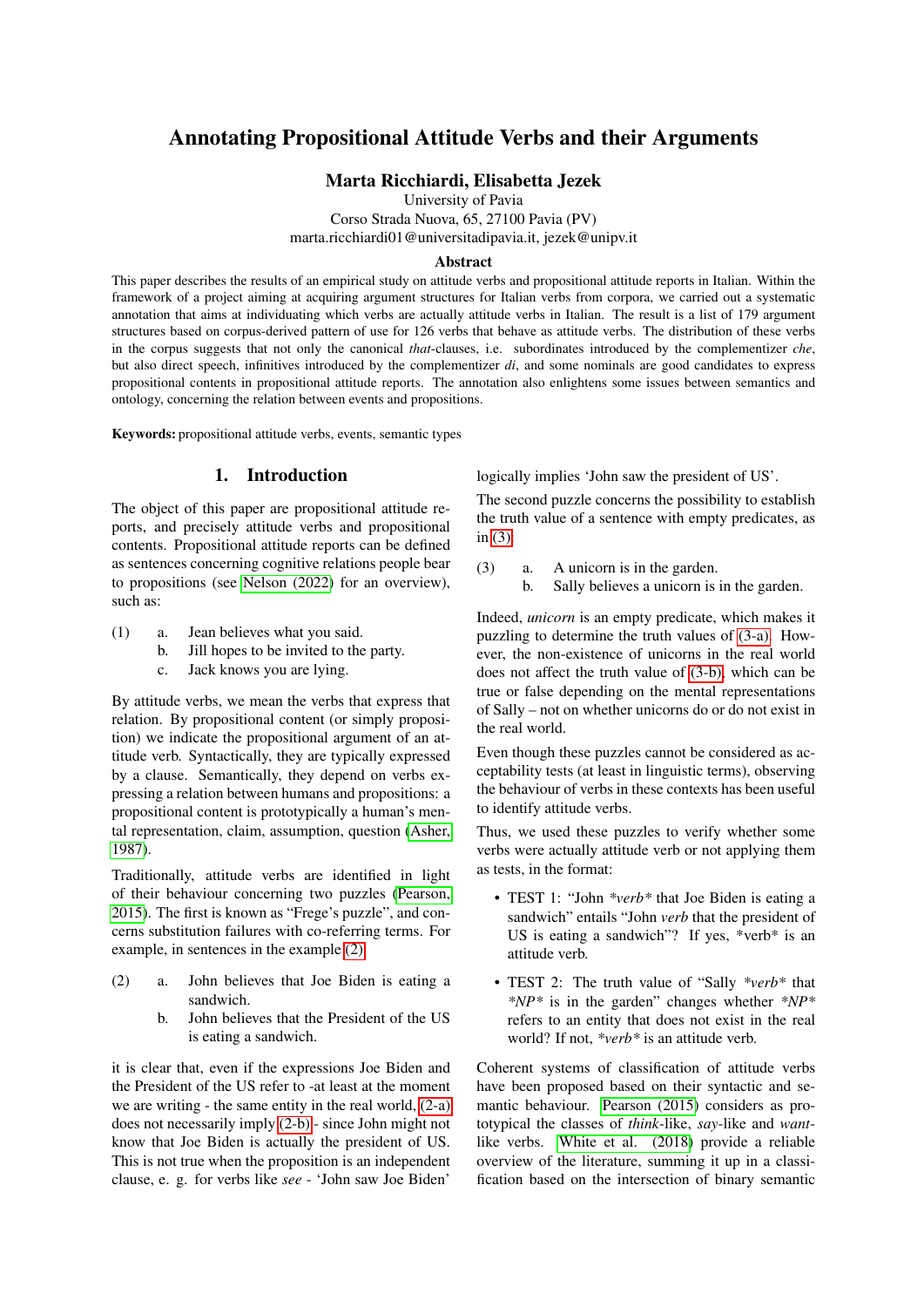features - namely: representational, preferential, factive, assertive, communicative, perception. We return on these features while discussing our data in section [4.](#page-3-0)

However, we believe that establishing which verbs are in fact attitude verbs is to some extent a languagespecific issue, and thus it can be addressed in an empirical fashion. This is where our contribution to the debate is framed.

In this work, we approached the issue of propositional attitude reports in the context of an annotation task of typed predicate-argument structures of Italian verbs. The point where the issue arose was how to semantically annotate the propositional arguments of attitude verbs avoiding syntactic labels. We integrated our system of semantic types with a new label,  $[Proposition]$ <sup>[1](#page-1-0)</sup>. Then, since argument structures are acquired for more than 1100 Italian verbs, our purpose was to systematically annotate attitude verbs. The result of this process is a list of 179 argument structures based on corpusderived patterns of use of 126 attitude verbs for Italian.

Based on our dataset of verbs and patterns of use involving propositions, it is possible to make some generalizations on the syntax and the semantics of propositional attitude verbs. In this paper, we overview the main syntactic configurations we found in the dataset, discussing why we consider them all as different syntactic realizations of the same semantic type for the argument  $-$  i. e. [Proposition]. The analysis of the lexical items that populate the arguments and the regularities in the alternation between different semantic types found in our patterns also provides supportive results towards the existence of the complex type (or dot type in [Pustejovsky \(1998\)](#page-6-3)) Event • Proposition.

The paper is structured as follows. In section [2](#page-1-1) we describe the methodology and the framework of the annotation process. Results and discussion of the annotation are provided in sections [3](#page-2-0) and [4](#page-3-0) respectively. In section [4.1](#page-3-1) we discuss the classes of verbs we found; we discuss syntax issues in section [4.2](#page-4-0) and semantics and ontology issues in sections [4.2](#page-4-0) and [4.3](#page-5-0) respectively. In section [5](#page-6-4) we provide some concluding observations.

## 2. Annotation Framework

## <span id="page-1-1"></span>2.1. T-PAS

The annotation work is framed within the T-PAS project<sup>[2](#page-1-2)</sup> (Ježek et al., 2014), a resource for Italian that provides argument structures annotated with the semantic type of the argument (Typed-Predicate Argument Structures). Argument structures appear as cor-pus derived patterns<sup>[3](#page-1-3)</sup>, and they are obtained through a procedure called Corpus Pattern Analysis [\(Hanks,](#page-6-5)

[2004\)](#page-6-5) based on co-occurrence statistics of syntactic slots in corpus instances<sup>[4](#page-1-4)</sup>.

The target corpus is a reduced version of ItWac [\(Baroni](#page-6-6) [and Kilgarriff, 2006\)](#page-6-6). An example of two patterns for the verb *guidare* ('to drive') is provided in Figure [1,](#page-1-5) in which the patterns, the sense descriptions, and some sentences that instantiate each pattern are reported<sup>[5](#page-1-6)</sup>.



<span id="page-1-5"></span>Figure 1: Two patterns of the verb *guidare* ('to drive' in the first pattern, 'to guide' in the second), provided with sense description and corpus instances.

Patterns are intended to be sense-stable objects, i. e. sentences where all the words are disambiguated. Since they are acquired from a random sample of 250 instances for each verb, they should provide a reliable overview of all the attested meanings of the constructions of each verb.

Syntax is also encoded in the system, although it is not visible in figure [1.](#page-1-5) Syntactic slots are subject, object, prepositional complement and clausal complement, and each argument occupies one syntactic slot (e. g. in the first pattern in figure [1,](#page-1-5) [Human] is in the subject slot, [Road Vehicle] is in the object slot).

### 2.2. System of Semantic Types

The annotation of the semantic types is performed manually: the annotator chooses which semantic type better generalizes over the set of lexical items that populates each argument slot. Semantic types are thus corpusdriven categories. They are organized in a hierarchy based on IS-A ("is a kind of") relations - e.g. [Human] is a kind of [Animate]; [Animate] is a kind of [Physical Entity], etc. An extract of the system is reported in Figure [2.](#page-2-1)

### 2.3. The [Proposition] type

The issue of propositional attitude reports arises from the labelling of the arguments expressing propositional contents in sentences such as [\(1-a\),](#page-0-6) [\(1-b\)](#page-0-7) and [\(1-c\),](#page-0-8) or, to give a real corpus example in Italian:

<span id="page-1-8"></span>(4) 'Pensavamo veramente che si avvicinasse un disastro.'[6](#page-1-7)

<span id="page-1-0"></span><sup>&</sup>lt;sup>1</sup>[We use square bracket notation for semantic types.](#page-6-5)

<span id="page-1-3"></span><span id="page-1-2"></span><sup>2</sup>[https://tpas.sketchengine.eu/](#page-6-5).

<sup>&</sup>lt;sup>3</sup>[Henceforth we are referring to these argument structures](#page-6-5) [as patterns of use, or simply patterns.](#page-6-5)

<span id="page-1-4"></span><sup>&</sup>lt;sup>4</sup> For an explanation of how the pattern extraction and the semantic annotation is done, see (Ježek et al., 2014)

<span id="page-1-6"></span><sup>&</sup>lt;sup>5</sup>We use round brackets to signal optional arguments.

<span id="page-1-7"></span><sup>&</sup>lt;sup>6</sup>We use quotes to signal real corpus examples.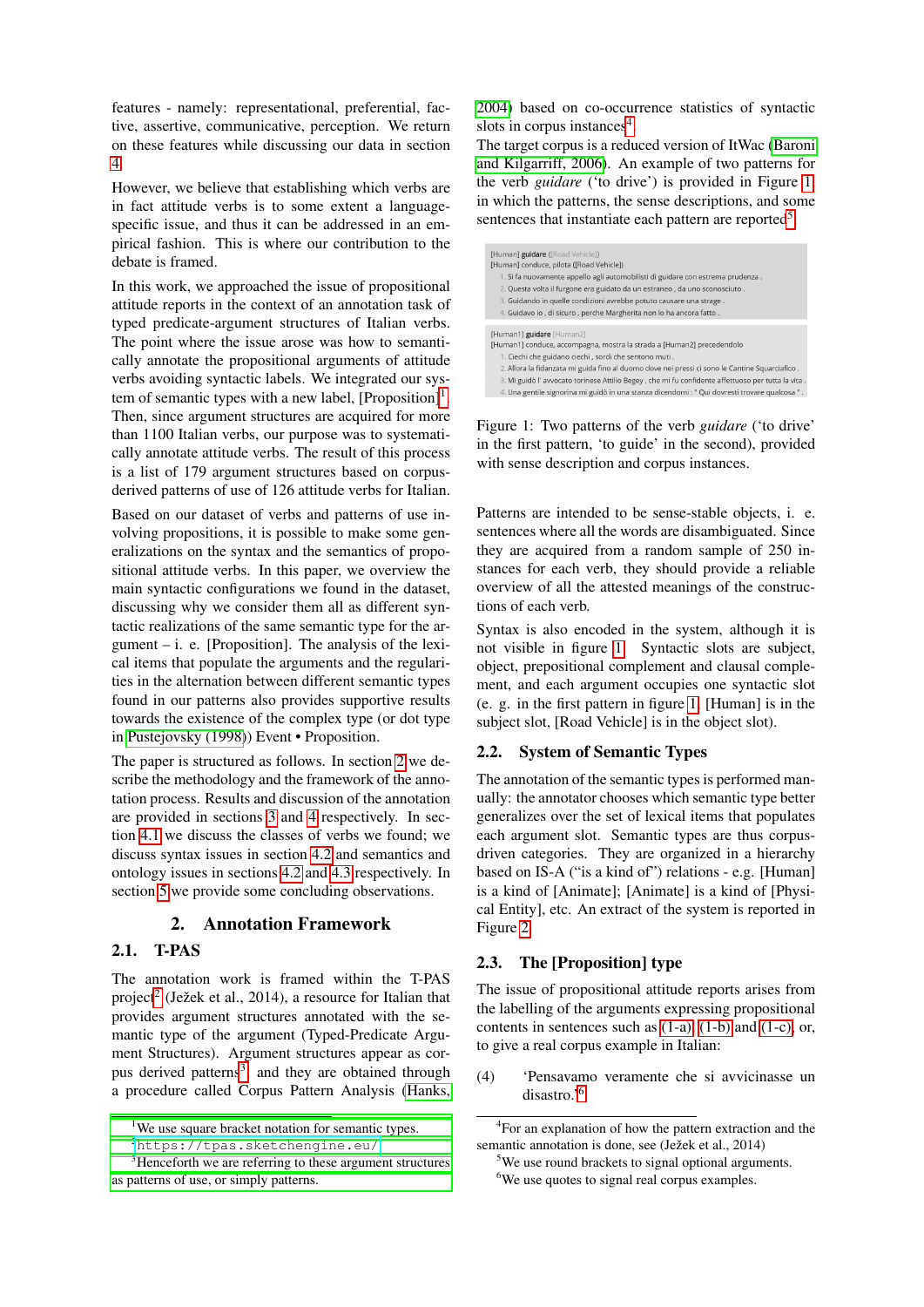

<span id="page-2-1"></span>Figure 2: Top-level of the Semantic Type System with a selection of leaf types.

> Eng: 'We truly thought that a disaster was approaching.'

In T-PAS, each argument should be labelled with the correct semantic type from the system. Here the issue is to find the correct type for the propositional argument 'che si avvicinasse un disastro' (Eng: 'that a disaster was approaching').

First annotators (Ježek et al., 2014) alternatively used different strategies. One strategy way was to avoid the problem by applying labels whose definition was assigned on a syntactic basis. A type [Clause] was created and used for sentences introduced by complementizers. So, examples as [\(4\)](#page-1-8) would have been generalized by patterns like:

(5) [Human] pensare che [Clause] Eng: [Human] think that [Clause]

Similarly, [Quote] was used to label direct speech introduced by colons, as in:

(6) [Human] rispondere: [Quote] Eng: [Human] answer: [Quote]

This was also the solution followed in the PDEV [\(Hanks, 2013\)](#page-6-7) open-access dictionary. However, we preferred keeping the type system as a semantics-based categorization, and thus avoid any syntax-based definition for types.

Another strategy was to use the label  $[Event]^7$  $[Event]^7$  or  $[Even$ tuality] $8$  - eventualities in [Bach \(1986\)](#page-6-8) sense, i. e. including both states and events. Since every clause has a temporal structure, this choice could be considered as correct - as long as encoding information about the temporal structure is the essential property of eventualities.

However, considering the semantics of sentences like [\(4\),](#page-1-8) the object of the act of thinking is not properly the eventuality, but rather what we defined thus far as propositional content. For this reason, we decided to use the semantic type [Proposition] that we defined as "a propositional content that is the object of an attitude verb, i.e. the content of a belief, a wish, a mental representation, a saying, etc."

Given that the system of semantic types should describe the relations between types, the position of the type in the system says something about the type itself. The [Proposition] type is positioned under the [Abstract Entity] > [Concept] branch.

One might be surprised that the position of the type under the [Concept] branch do not represent the relation between [Eventuality] and [Proposition]. Of course, propositions are expressed by clauses, and clauses, since they are tense phrases, involve temporal information, and thus they express eventualities. The point is that [Proposition] should be considered as a class of a higher order logic with respect to [Event] or [Eventuality]. However, so far only IS-A relations are represented in the system, thus the relation between [Eventuality] and [Proposition] is not traced yet in the system. However, the issue is worth to be discussed: we return to the relation between [Eventuality] and [Proposition]s in section [4.3.](#page-5-0)

### 3. Annotation results

<span id="page-2-0"></span>We provide the complete list of annotations<sup>[9](#page-2-4)</sup>, i.e. of all the verbs that we consider as attitude verbs in Italian based on their patterns of use in corpus. As referenced in [1,](#page-0-9) the label [Proposition] was assigned to 178 patterns of use for 126 verbs. In Table [1](#page-3-2) we provide a small excerpt.

One thing should be clarified concerning syntactic and semantic alternation. Patterns are induced on a semantic basis, i. e. they each capture a different sense of the verb. Syntactic alternations are signalled with the pipe, e. g. for the pattern of *giurare*, 'swear': '[Human] giurare che | di [Proposition] | : [Proposition]' means that the [Proposition] can be introduced by the complementizer *di*, *che* or through direct speech, indicated by the double colon. Semantic alternation is also signalled by the pipe, and it is used when more than one semantic type generalize over the lexical items that populate the argument slots of corpus instances. For example, in '[Human] | [Institution] ritenere che | di [Proposition]', the arguments in subject position are nouns denoting [Human]s or [Institution]s -and not, for example, other [Animate]s that are not [Human]s.

<span id="page-2-2"></span> $7$ Definition: "An [Eventuality] that involves movement, change, or development, unlike a [State]. An [Event] can either be a volitional [Activity] or a non-volitional [Process]"

<span id="page-2-3"></span><sup>&</sup>lt;sup>8</sup>Definition: "It can either be an [Event] involving movement, change or development or a fixed [State]"

<span id="page-2-4"></span><sup>9</sup> available at [https://github.com/Rapazebu/](https://github.com/Rapazebu/Attitude-verbs-in-Italian) [Attitude-verbs-in-Italian](https://github.com/Rapazebu/Attitude-verbs-in-Italian).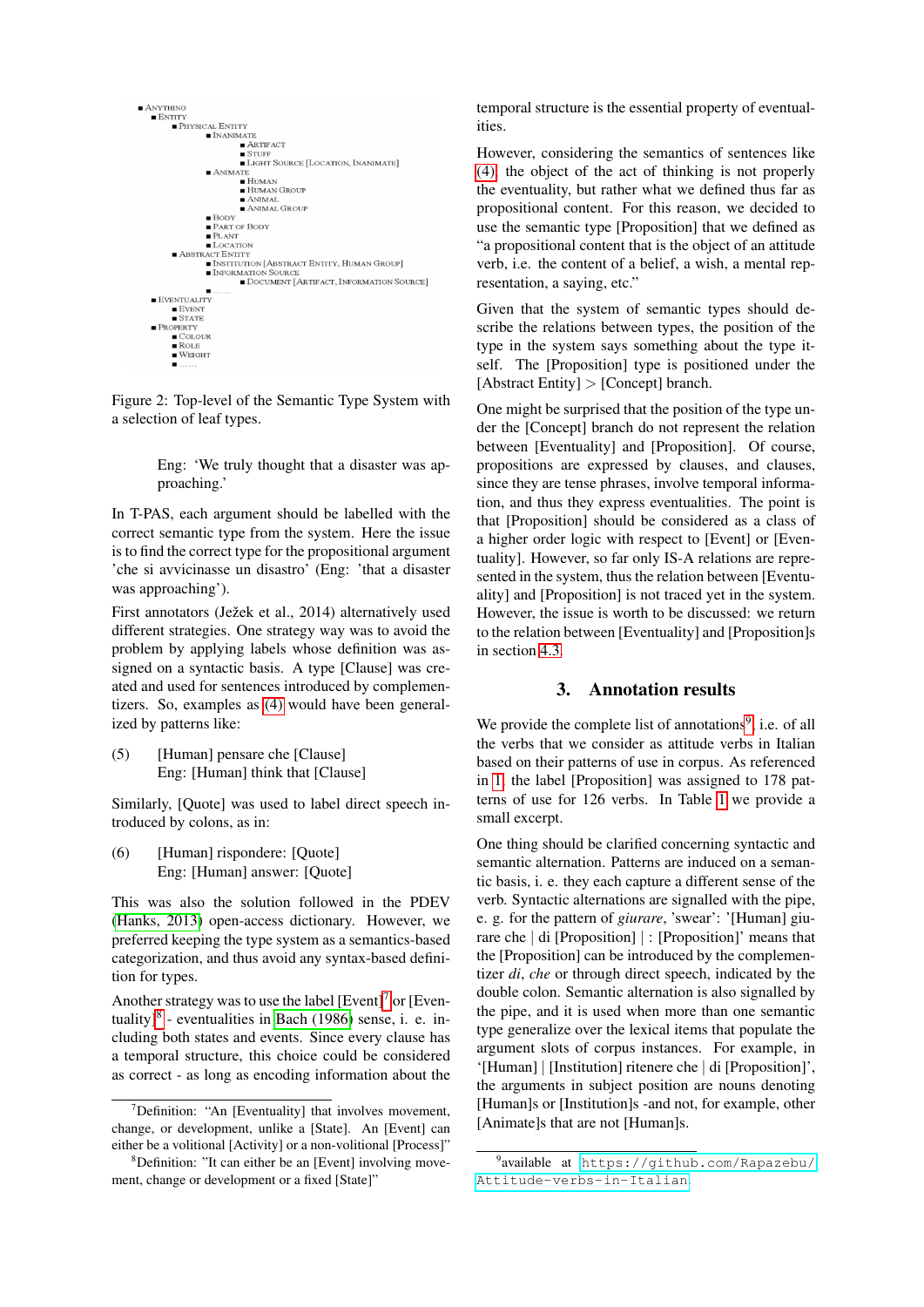| <b>Verb</b> |              | <b>Pattern</b>                                                                     |  |
|-------------|--------------|------------------------------------------------------------------------------------|--|
| annunciare  | 'announce'   | [Human] annunciare [Event]   che   di [Proposition]                                |  |
| apprendere  | 'learn       | [Human] apprendere [Information] che [Proposition]                                 |  |
| comprendere | 'understand' | [Human] comprendere [Abstract Entity]   che [Proposition]                          |  |
| concludere  | 'infer'      | [Human] concludere che [Proposition]                                               |  |
| credere     | 'believe'    | [Human] credere (che   di [Proposition])                                           |  |
| dire        | 'say'        | [Human]   [Institution] dire che   di [Proposition]                                |  |
| dimostrare  | 'prove'      | [Human] dimostrare che [Proposition]                                               |  |
| domandare   | 'ask'        | [Human] domandarsi chi   come   cosa   perchè   se [Proposition]   : [Proposition] |  |
| giurare     | 'swear'      | [Human] giurare che   di [Proposition]   : [Proposition]                           |  |
| immaginare  | 'imagine'    | [Human] immaginare che [Proposition]                                               |  |
| imparare    | 'learn'      | [Human] imparare come   a [Activity]   che [Proposition]                           |  |
| pensare     | 'think'      | [Human] pensare che   di [Proposition]                                             |  |
| raccontare  | 'tell'       | [Human1] raccontare [Concept]   [Event]   che   di [Proposition] (a [Human2])      |  |
| ricordare   | 'remember'   | [Human] ricordarsi che   di [Proposition]   di [Anything]                          |  |
| ritenere    | 'believe'    | [Human]   [Institution] ritenere che   di [Proposition]                            |  |
| sapere      | 'know'       | [Human] sapere [Information] come   quale   cosa [Proposition]                     |  |
| sentire     | 'feel'       | [Human] sentire che [Proposition]                                                  |  |
| spiegare    | 'explain'    | [Human1] spiegare : [Proposition] (a [Human2])                                     |  |
| $\cdots$    | $\cdots$     | $\cdots$                                                                           |  |

<span id="page-3-2"></span>Table 1: An excerpt of the annotation results, consisting of verbs and respective corpus-derived argument structures (patterns).

## 4. Discussion

<span id="page-3-0"></span>In this section, we overview the classes of attitude verbs [\(4.1\)](#page-3-1), together with the syntactic configurations [\(4.2\)](#page-4-0) we found in our data, and some issues between semantics and ontology [\(4.3\)](#page-5-0).

### <span id="page-3-1"></span>4.1. Classes of Attitude Verbs

We found many cases of what we called prototypical attitude verbs, i.e. verbs whose meaning is similar to those in the literature for English. However, we also found less prototypical cases, whose inclusion ought to be discussed here. In the discussion that follow, we refer to the classes used in [White et al. \(2018\)](#page-7-0).

- Communication verbs like *dire*, 'to say'; *affermare*, ' to state', *ricordare*, 'to remind', *raccontare*, 'to tell', *spiegare*, 'to explain' are very common in the dataset. We considered as communication verbs also verbs like *rispondere*, 'to answer', *gridare*, 'to shout', *scrivere*, 'to write', i. e. verbs that introduce a proposition of the type "statement" just like 'say', but some additional information is also encoded in their meaning : 'to say as an answer', 'to say out loud', 'to say in writing'.
- Representional verbs like *pensare*, 'to think', *credere*, 'to believe', *sapere*, 'to know' are also very common.
- Similar to the prototypically representational verbs are also *verificare*, 'to verify'; *dimostrare*,

'to demonstrate', *concludere*, 'to infer', which refer to mental activities like reasoning and verifying truth conditions. Indeed, they roughly mean, respectively, 'to verify whether the propositional content is true'; to prove that [Proposition] is true' and 'to infer [Proposition] as the conclusion from some premises'.

- A (small) class of verbs that might be considered as communication and representational is that of the predicates of learning and teaching, which express a sort of transfer of some mental content from a person to another: *insegnare*, 'to teach'; *imparare*, 'to learn'; *apprendere*, 'to learn'. One should notice that patterns annotated with [Proposition] express epistemic knowledge, or knowledge-that, but not knowledge-how [\(Ichikawa and Steup, 2018\)](#page-6-9). Consider as an example the verb *insegnare* that has patterns in which it is used for epistemic knowledge, as in example [\(7\):](#page-3-3)
	- (7) [Event] insegnare che [Proposition] (a [Human2]) 'Le varie esperienze insegnano, però, che e bene affrontare alcuni aspetti essenziali.' ` Eng: 'However, various experiences teach us that is better to address some important issues.'

<span id="page-3-3"></span>but also patterns that express knowledge-how, as example [\(8\).](#page-4-1) We claim that this latter meaning does not involve attitude verbs, and thus we an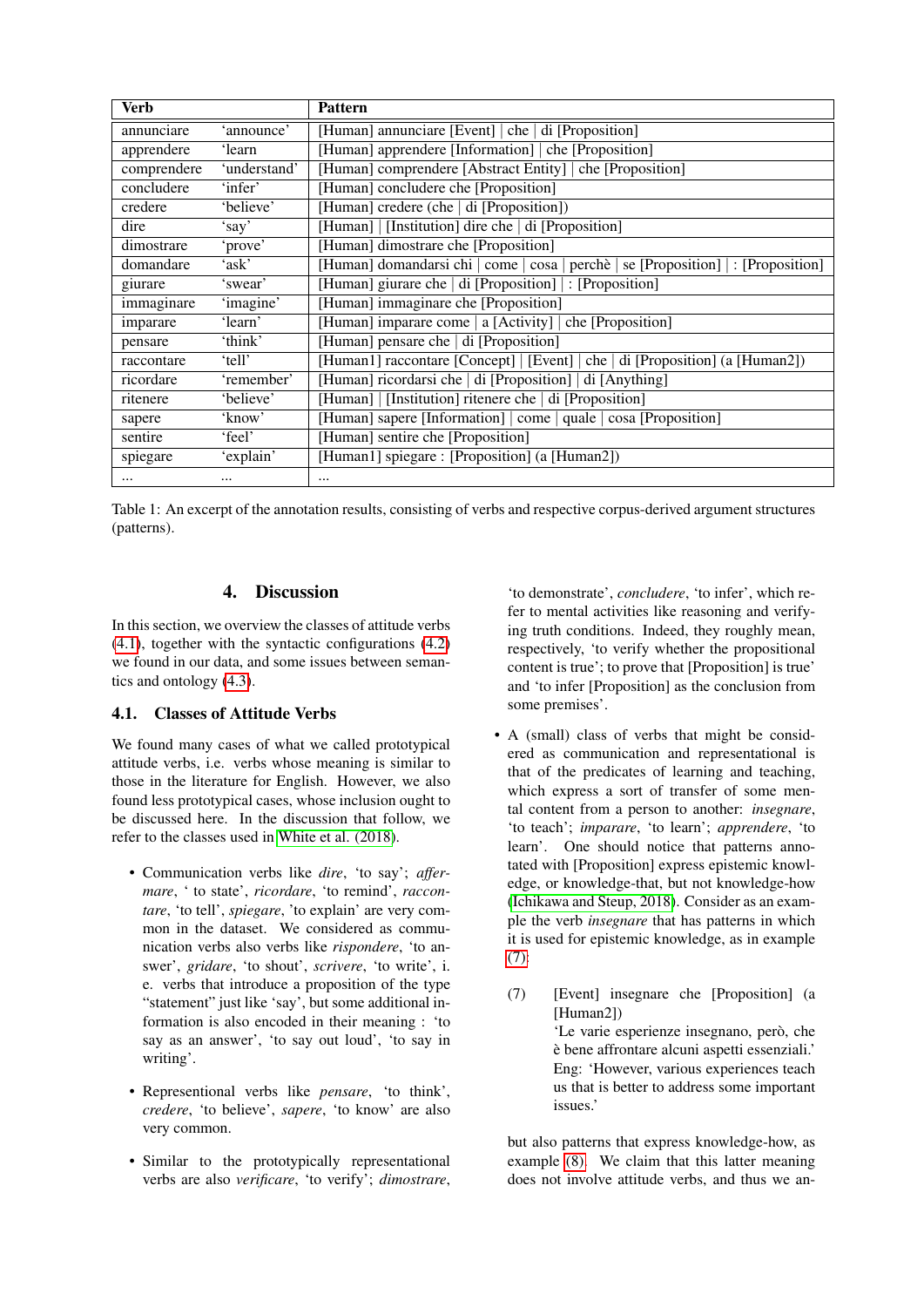notate the patterns with knowledge-how meaning with [Event] as object, as in:

- <span id="page-4-1"></span>(8) [Human1] insegna a  $[Activity]^{10}$  $[Activity]^{10}$  $[Activity]^{10}$  (a  $[Hu$ man2]) 'Pomi mi ha insegnato a partire mettendo in leggero movimento la moto.' 'Pomi taught me to start the motorbike by slightly moving it.'
- Verbs of perception do not fall under the traditional definition of attitude verbs [\(Frege, 1892\)](#page-6-10), [\(Moltmann, 2013\)](#page-6-11), even though starting from [Bar](#page-6-12)[wise and Perry \(1981\)](#page-6-12) some of them - such as *see* - are included (see also [White et al. \(2018\)](#page-7-0)). It is plausible to assume that, in order to express an attitude towards a [Proposition], the [Human] should be an agent, while humans involved in argument structures of perception verbs are instead experiencers. We found some perception verbs that actually seem to behave like attitude verbs, especially in some patterns: *sentire*, 'feel (that)' and also 'hear (that)', '*notare*', 'to notice'. However, in our view, these cases are instead some particular kinds of representational and communication verbs, since the meanings of the patterns are, respectively: 'to know by feeling (that)', 'being told by someone (that)', 'to get aware (that)'.

### <span id="page-4-0"></span>4.2. Syntactic configurations

Attitude verbs and propositions are semantics labels. However, as with any linguistic issue that is analysed in terms of argument structure, it is hard to detach syntax from semantics. Here we explore to what extent this is possible. In the following sections, we illustrate all the syntactic configurations we found in the dataset. We claim that these cases are different syntactic realizations of the same semantic type for the argument, which represents the propositional content as the object of an attitude verb.

For sake of clarity, in the examples we provide the patterns complete with alternations, keeping in bold only the argument that are actually realized in the sentence of the example.

#### 4.2.1. Complementizer *CHE* + finite

The most prototypical and well-known case, for explicit, finite-tense subordinate clauses whose subject can be different from the superordinates:

(9) [Human] pensare che | di [Proposition]

'Pensavamo veramente che si avvicinasse un disastro.'

Eng: 'We truly thought that a disaster was approaching.'

#### 4.2.2. Complementizer *DI* + non-finite

For implicit, non-finite tense subordinate clauses whose subject should be the same of the superordinate's.

## (10) [Human] pensare che | di [Proposition] 'Saro' poco brillante , ma penso di essere pienamente nella media.' Eng: 'I'm probably not very smart, but I think that I'm [lit. 'to be'] perfectly on average'

### 4.2.3. Embedded questions with *COME*, *DOVE*, *QUANDO*, *QUANTO*, *SE*, *CHI*, *COSA*, etc.

Like the complementizer *che*, many words behave as complementizers that introduce the so-called embedded questions, that are finite-tense subordinate  $clauses<sup>11</sup>$  $clauses<sup>11</sup>$  $clauses<sup>11</sup>$ .

(11) [Human1] domandare (a [Human2]) chi | come  $| \cos a |$  perché  $| \sin a |$  [Proposition] | : [Proposition] 'La gente lo assale domandandogli come ha fatto a entrare.' Eng: 'People assault him asking how could he come in.' 'E se mi domando chi è lei, le risposte sono davvero deludenti'. Eng: 'And if I ask myself who is she, answers are disappointing, really'.

We are not claiming, of course, that the meaning of these words is identical to that of the complementizer *che*: they all convey some additional information, such as place (*dove*, 'where'), time (*quando*, 'when'), person (*chi*, 'who'), reason (*perche`*, 'why'); some are semantically compatible with some types of attitude verbs and not with others (e. g. 'chiedi se vengono stasera', 'ask if they are going to come tonight', and '\*ordina se vengono stasera"[12](#page-4-4), '\*order if they come tonight'), et cetera. However, these differences do not concern the attitude of a [Human] towards a [Proposition], and thus we consider them the same in their ability to introduce propositional contents.

#### 4.2.4. Direct Speech

As it is well known, many attitude verbs, and especially communication verbs, also allow direct speech:

(12) [Human] domandarsi chi|come | cosa| perche`| se [Proposition]| : [Proposition] 'Piero si domanda : ho fatto la scelta giusta?' Eng: 'Piero asks himself: did I make the right choice?'

<span id="page-4-2"></span> $10$ Note that [Activity] is a subtype of Event.

<span id="page-4-3"></span><sup>11</sup>We are aware of the large literature distinguishing *that*complements from embedded questions. We considered both structures as propositional complements if they satisfy the definition of proposition we are following in this paper

<span id="page-4-4"></span> $12$ Asterisk  $*$  is used here also to indicate semantic unacceptability.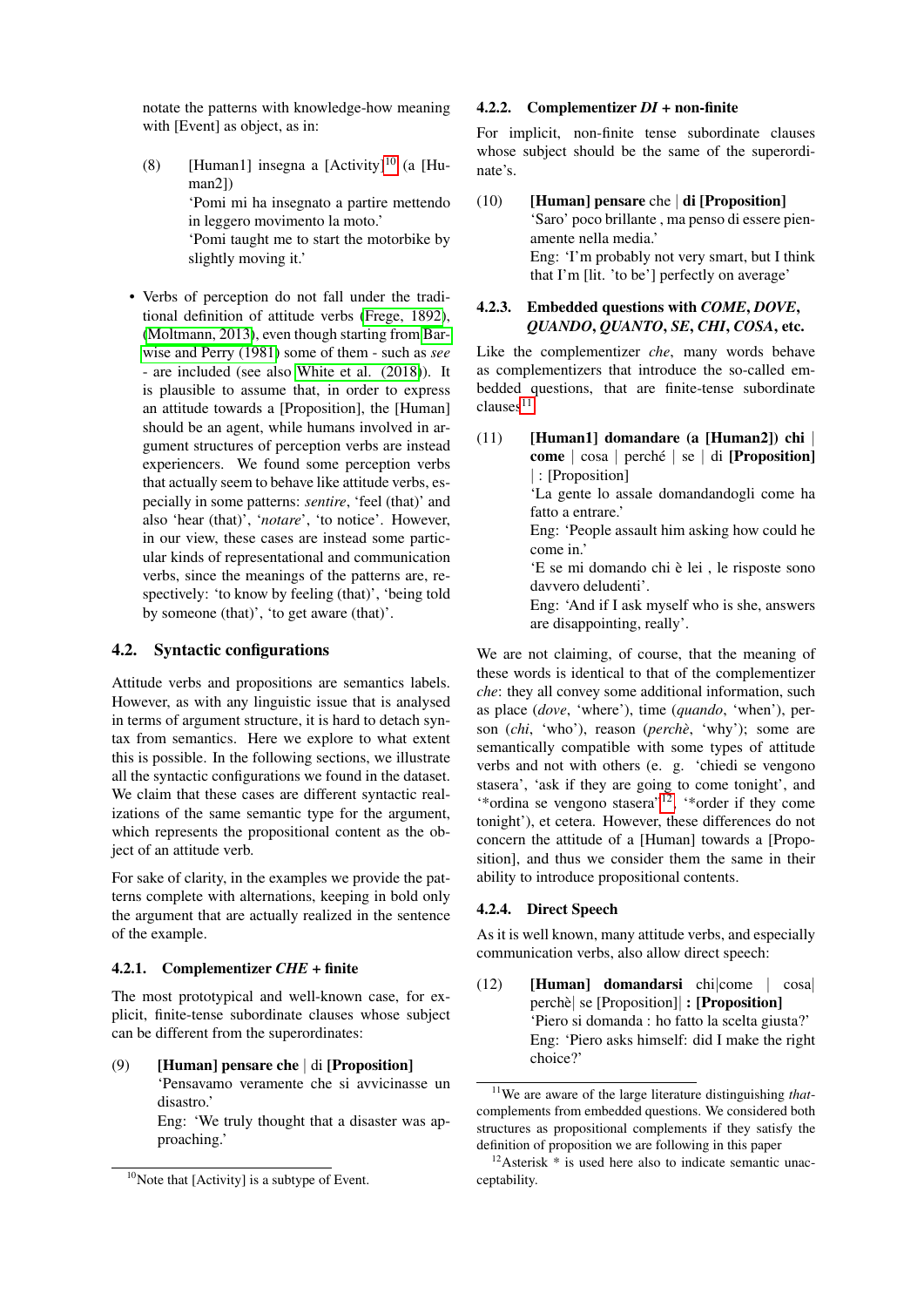#### <span id="page-5-7"></span>4.2.5. Deverbal nouns

Propositions have been explored mainly when they are expressed by clauses, as in the examples we proposed thus far. However, some nouns express the propositional content that is the object of an attitude verb, as in the examples [\(13-a\)](#page-5-1) and [\(13-b\)](#page-5-2) from [Pustejovsky](#page-7-1) [\(2005\)](#page-7-1) and [\(14\)](#page-5-3) from our data:

- <span id="page-5-2"></span><span id="page-5-1"></span>(13) a. John's belief is obviously false. b. I doubt John's promise of marriage.
- <span id="page-5-3"></span>(14) [Human1] suggerisce  $[Proposition]$ <sup>[13](#page-5-4)</sup> |: [Proposition] (a Human2) 'Non dobbiamo suggerirgli le risposte.' Eng: 'We shouldn't suggest to him the answers.'

We will further discuss these cases in [4.3.1](#page-5-5) in light of their semantic properties. By now, one should limit oneself to notice how also nouns can express propositional contents.

To conclude this section, in Table [2](#page-5-6) we provide a summary of the syntactic configurations we found, provided with the number of patterns that show that configuration. Note that each pattern can have (and usually does have) more than one configuration, due to alternation.

| <b>Syntactic Configuration</b> | $n^{\circ}$ | $\%$  |
|--------------------------------|-------------|-------|
| $CHE + finite$                 | 134         | 76%   |
| $DI + non finite$              | 122         | 69%   |
| $COME + finite$                | 19          | 10%   |
| QUANTO + finite                | 2           | $1\%$ |
| $SE + finite$                  | 10          | $\%$  |
| $CHI + finite$                 | 2           | $1\%$ |
| $COSA + finite$                | 8           | $4\%$ |
| PERCHE' + finite               | 4           | $2\%$ |
| Direct speech                  | 38          | 21%   |
| Deverbal nouns                 | 25          | 14%   |

<span id="page-5-6"></span>Table 2: Syntactic configurations of [Proposition]s in argument position. Note that many patterns have alternations, thus they licence more than one configuration (e. g. many patterns allow both the *che* and the *di* construction)

## <span id="page-5-0"></span>4.3. Ontological issues: Events and **Propositions**

Once we move from syntax to semantics, some issues between semantics and ontology also arise. What are the relations between the semantic type [Proposition] and other semantic types – especially [Eventuality] and its subtypes?

#### <span id="page-5-5"></span>4.3.1. The dot type Event • Proposition

The study of propositions expressed by nouns (see [4.2.5\)](#page-5-7) enlightened the existence of complex types, or dot-types [\(Pustejovsky, 1998\)](#page-6-3) whose facets are an [Eventuality] (or a subtype of) and a [Proposition]. [Pustejovsky \(2005\)](#page-7-1) overviews these cases as an Act • Proposition dot type (also studied in [Asher and Las](#page-6-13)[carides \(2001\)](#page-6-13)), as in:

- (15) a. I heard John's quick promise ([Event]) from yesterday.
	- b. John's promise ([Proposition]) took months to realize.

and as a State • Proposition dot type (also discussed in [Asher \(1993\)](#page-6-14)), as in:

- (16) a. Nothing can shake John's belief ([State]).
	- b. John's belief ([Proposition]) is obviously false.

We found several cases of this type, i. e. several lexical items that, based on the pattern, may be [Eventualit]ies or [Proposition]s. Some examples of these items are *richiesta*, 'request'; *domanda*, 'question', *risposta*, 'answer', *affermazione*, 'statement', etc. They are, in fact, names of speech acts -intended as in the traditional sense [\(Searle, 1969\)](#page-7-2), i. e. activities which are performed through words and have an illocutionary force; but they are also the propositional content of the speech act. Since speech acts do take place in time, [Speech Act], defined in this way, is a subtype of [Event] in T-PAS. Examples [\(17-a\)](#page-5-8) and [\(17-b\)](#page-5-9) are cases in which the word *affermazione* 'claim' is used as a [Proposition] or as a [Speech Act] respectively.

<span id="page-5-9"></span><span id="page-5-8"></span>(17) a. [Human] | [Institution] smentisce [Proposition] 'Ma il sindaco ha smentito le affermazioni contenute nel documento.' Eng: 'But the major has denied the claims contained in the document.' b. [Human] interrompe [Speech Act] A interrompere le affermazioni del segretario del Partito è proprio il Prefetto. Eng: 'the one that interrupts the claims of the secretary of the Party is the Prefect himself.'

However, one should note that not only words referring to speech acts in the traditional sense can instantiate different facets of the [Event] • [Proposition] dot type, but also any word that refers to an object of an attitude verb: *pensiero*, 'thought', *frase*, 'sentence', *discorso*, 'speech' et cetera, e. g.:

(18) a. 'Ma il sindaco ha contestato il discorso ([Proposition]) del Prefetto'. Eng: 'But the major has denied the Pre-

<span id="page-5-4"></span><sup>&</sup>lt;sup>13</sup>Here expressed by a noun.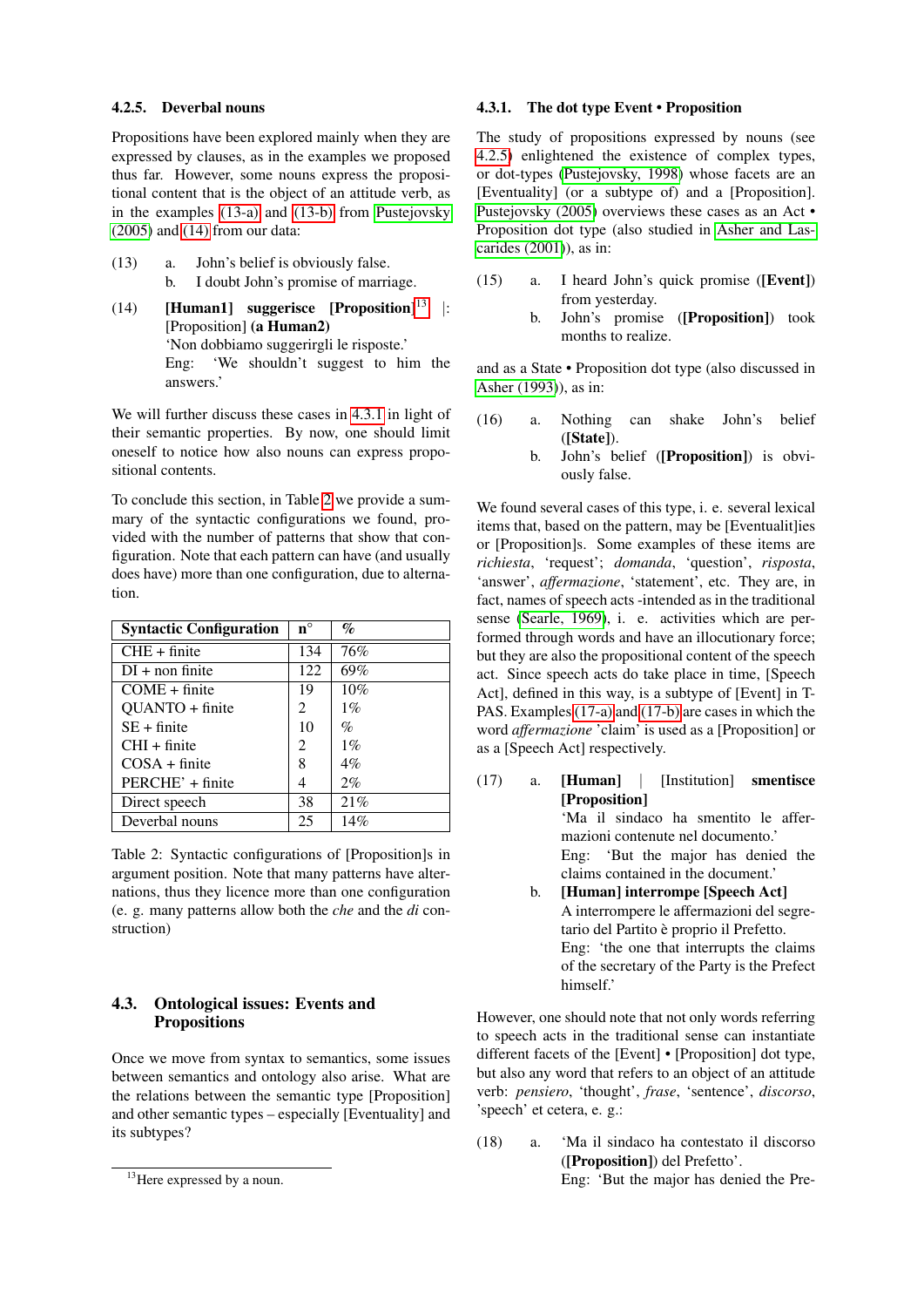fect's speech'

b. 'A interrompere il discorso ([Event]) del sindaco è proprio il prefetto'. Eng: 'The one that interrupts the major's speech is the Prefect himself'.

## 4.3.2. The alternation [Eventuality] | [Proposition]

As one could notice from the patterns of table [1,](#page-3-2) type alternations are present in the great majority of our patterns. Alternations are also insightful to analyse more complex semantic issues. In this matter, an interesting and very frequent alternation is that between nominal [Eventuality] -or its subtypes- and clausal [Proposition], as in:

(19) [Human1] | [Institution] annunciare [Event] | che | di [Proposition] (a [Human2])

Note that this issue is different from the issue discussed in [4.3.1](#page-5-5) concerning the dot-type [Event] • [Proposition]; facets of dot types are activated by different selecting verbs, as in examples [\(17-a\)](#page-5-8)[-\(17-b\);](#page-5-9) while here we are discussing alternations with the same verb.

The fact that not all the verbs license all the three syntactic realizations (nominal proposition, verbal proposition, nominal event) is also puzzling:

- $(20)$  Annunciare l'arrivo del treno/che il treno è in arrivo/di stare arrivando/una notizia Eng: 'to announce the arrival of the train'/'that the train arrived'/'to be arriving'/'a piece of news'
- (21) Sapere che il treno è in arrivo/di arrivare/\*le affermazioni di Marco/\* l'arrivo del treno Eng: 'knowing that the train is arriving'/'to be arriving'/'Marco's claims'/'to arrive'

The phenomenon is not easy to classify. We did not find enough evidence to consider this alternation as a coercion - assuming that the [Event] becomes a [Proposition] when coerced by the attitude verb's semantics or as a very abstract kind of metonymy - in which the [Event] would be used instead of [Proposition] that expresses the [Event] itself. We then simply signal these cases as alternations, leaving them available for further investigation.

## 5. Conclusions

<span id="page-6-4"></span>Annotating propositional arguments in a way that is coherent with the semantic annotation of any other verbal argument is not a trivial issue. That is the purpose of our work, framed in the context of the T-PAS annotation project. Through a procedure of automatic induction of argument structures (or patterns of use) from corpora, manually annotated with the semantic type of the arguments, we obtained 179 patterns for 126 verbs in which the [Proposition] type appears. Since T-PAS

covers argument structures for about 1100 verbs in Italian, the results of our annotation should provide a reliable overview of what verbs are actually attitude verbs in Italian.

Generalizing on corpus data, we outline the main syntactic configurations of propositional arguments. The distribution of propositional arguments also enlightens ontological issues concerning the relation between events and propositions, and specifically the dot type [Event] • [Proposition]. Further study may refine this analysis.

## 6. Bibliographical References

- <span id="page-6-13"></span>Asher, N. and Lascarides, A. (2001). Indirect speech acts. *Synthese*, 128(1):183–228.
- <span id="page-6-1"></span>Asher, N. (1987). A typology for attitude verbs and their anaphoric properties. *Linguistics and Philosophy*, pages 125–197.
- <span id="page-6-14"></span>Asher, N. (1993). A theory of discourse structure for an analysis of abstract entity anaphora. In *Reference to Abstract Objects in Discourse*, pages 256–311. Springer.
- <span id="page-6-8"></span>Bach, E. (1986). The algebra of events. *Linguistics and philosophy*, pages 5–16.
- <span id="page-6-6"></span>Baroni, M. and Kilgarriff, A. (2006). Large linguistically-processed web corpora for multiple languages. In *EACL'06: Proceedings of the Eleventh Conference of the European Chapter of the Association for Computational Linguistics: Posters & Demonstrations; 2006 Apr 5-6; Trento, Italy. Stroudsburg (PA): Association for Computational Linguistics; 2006. p. 87-90*. ACL (Association for Computational Linguistics).
- <span id="page-6-12"></span>Barwise, J. and Perry, J. (1981). Situations and attitudes. *The Journal of Philosophy*, 78(11):668–691.
- <span id="page-6-10"></span>Frege, G. (1892). Über sinn und bedeutung. *Zeitschrift fur Philosophie und philosophische Kri- ¨ tik*, 100:25–50.
- <span id="page-6-5"></span>Hanks, P. (2004). Corpus pattern analysis. In *Euralex Proceedings*, volume 1, pages 87–98. Universite de ´ Bretagne-Sud Lorient.
- <span id="page-6-7"></span>Hanks, P. (2013). *Lexical analysis: Norms and exploitations*. Mit Press.
- <span id="page-6-9"></span>Ichikawa, J. J. and Steup, M. (2018). The analysis of knowledge. In Edward N. Zalta, editor, *The Stanford Encyclopedia of Philosophy*. Summer 2018 edition edition.
- <span id="page-6-11"></span>Moltmann, F. (2013). *Abstract objects and the semantics of natural language*. Oxford University Press.
- <span id="page-6-0"></span>Nelson, M. (2022). Propositional attitude reports. In Edward N. Zalta, editor, *The Stanford Encyclopedia of Philosophy*. Metaphysics Research Lab, Stanford University, Spring 2022 edition.
- <span id="page-6-2"></span>Pearson, H. (2015). Attitude verbs. *Companion to Semantics. Wiley*.
- <span id="page-6-3"></span>Pustejovsky, J. (1998). *The Generative Lexicon*. MIT press.